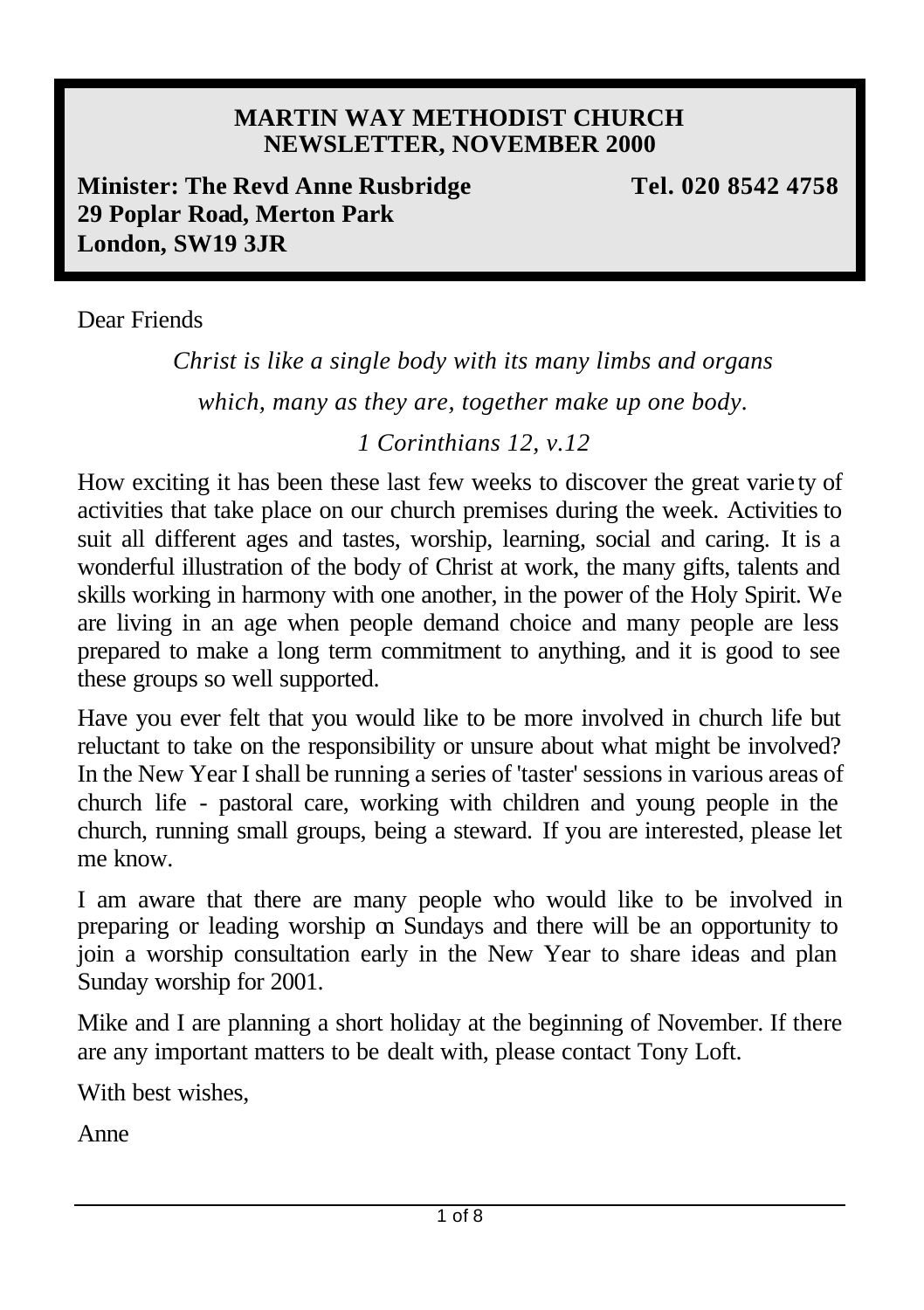## **Church Family News And Notes**

Sincere congratulations to David Chapman who celebrates his 40th birthday this month - Life begins at!!

The Coffee and Chat regulars miss Joyce Matthews but are very glad to hear that she is settling in at East Grinstead and is making new friends there. She sends greetings to everyone.

The **Alexander House** Annual Bazaar is to take place on Saturday, the 4th November from 2.00 p.m. until 4.00 p.m., and we shall be pleased to have your support. **Tickets at 50p** are available from John and Jean Butland, Valerie Currie and Jean Gear. Cakes for the cake stall, and goods for the bric -a-brac stall would also be appreciated. The address of Alexander House is **12 Clifton Road, Wimbledon**.

### **Looking Ahead - Dates For Your Diary**

#### **Supper Club Social**

Friends are invited to join us for our annual Social Evening which this year will be on Tuesday 5th December at 7.30 p.m. Tickets are £2.50 and are obtainable from Bill Cox. (Phone 8540-6630) Everyone is welcome.

**The Happy Wanderer's Christmas Concert** will be held on Saturday, the 16th December at 7.30 p.m. Programmes will be available at the beginning of December from any members of the Group, and proceeds are in aid of Christian Care in Merton. **Please** book the date and give us your support.

*Jean Butland*

#### **Pantomime 2001**

Book the date now! **22-24 February 2001** the famous pantomime of "Jack and the Beanstalk". Don't miss this opportunity of seeing our talented performers.

**An opportunity to help the Church finances at no cost to yourselves!** Taxpayers - Be sure to read John Butland's news on the next page.

### **Situation vacant!**

### **Wanted - A New Christian Aid Secretary**

I have been co-ordinating the Christian Aid work of Martin Way for a few years now. Recently, however, I agreed to take on the role of co-ordinating the Junior Missionary Association collections and so need to hand the Christian Aid work on to someone else. If you are willing to take on this role, or would like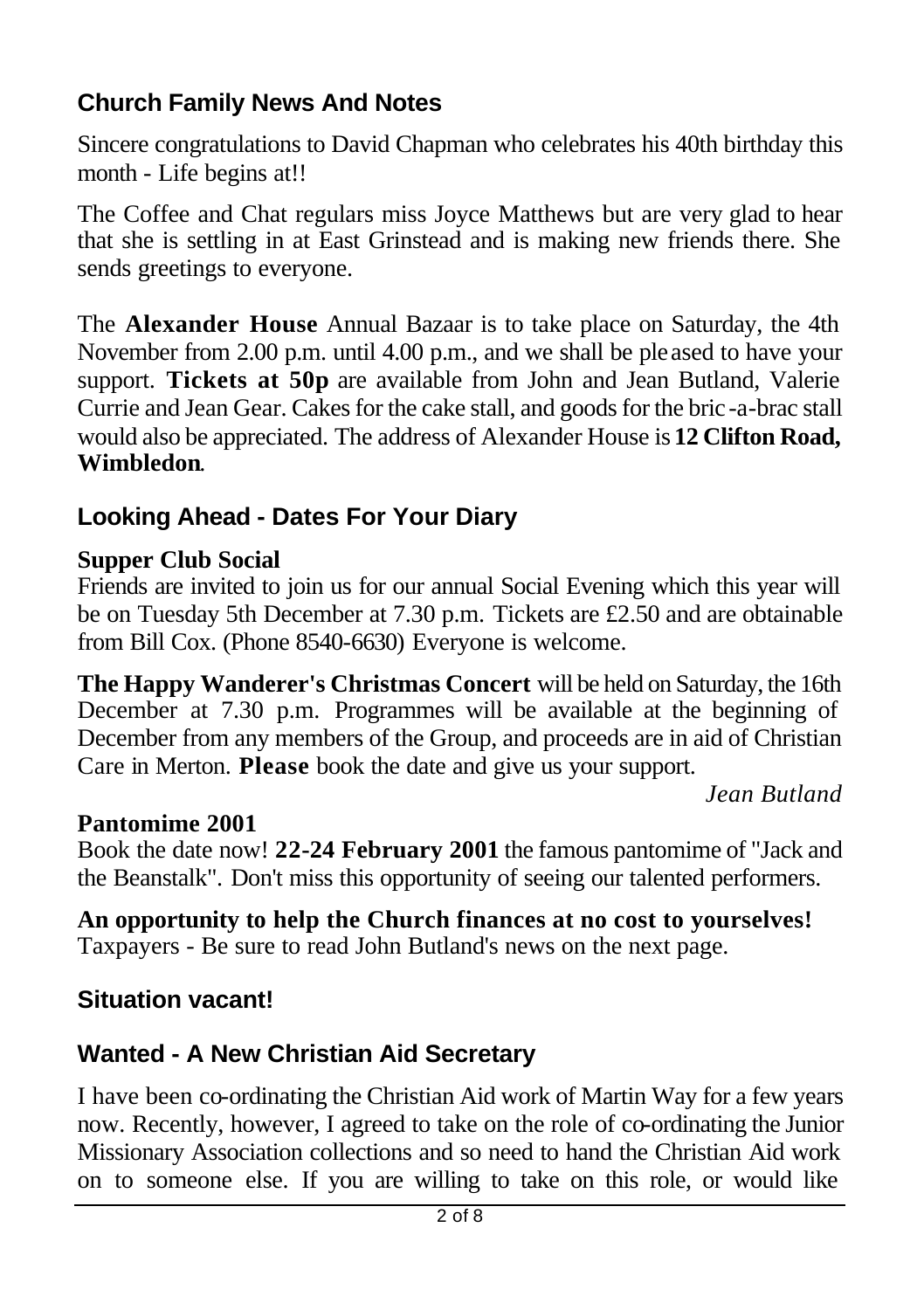information in order to consider whether or not you feel able to take it on, then please see me after a morning service or contact me on 8544 0956 (evenings). A volunteer is needed soon so please give this matter your consideration. Thank you.

*Janet Fernando* 

## **November - A Month To Remember**

Remember, remember, the 5th of November, gunpowder, treason and plot - an assassination plot that did not come off. We remember those who have been victims of assassination and all who live with that fear today.

We remember on the 11th November all those who have lost their lives in war and their families. We need to remember the wars in our recent history in order that we do everything we can to work for peace in the world.

Remember 19-25 November, Prisons' Week. A message from the Rt. Hon. Paul Boateng MP: -

"Christ challenges all of us to change. We are called to transform ourselves and through our relationship with Him, one another and the world we share. This isn't easy but then we weren't promised a soft option. We can be sure though of His love...

What's all this got to do with Prisons? Everything. Jesus was more concerned with prisons than palaces...Where life was most difficult and the most common emotion was despair and desperation, our Lord saw the potential to make things better, to bring hope and peace of mind. We are challenged in "Prisons' Week" to think about making ourselves agents for change not only in but with prisons, and all of us who live and work in them. We need to realise this potential for change in ourselves and in others. In this was we bring closer the coming of God's kingdom. The day when we will really know what true freedom is. No bars. No walls. One world bathed in light and love."

# **SENIOR YOUTH CLUB**

In the past year there has been an average attendance of 15 young people on Monday nights. They have enjoyed Ten Pin Bowling and Ice-Skating.

The fundraising has been very good too, not only through the popular Big Brunch but also with the Quiz Night and the Youth Weekend Event providing extra funds.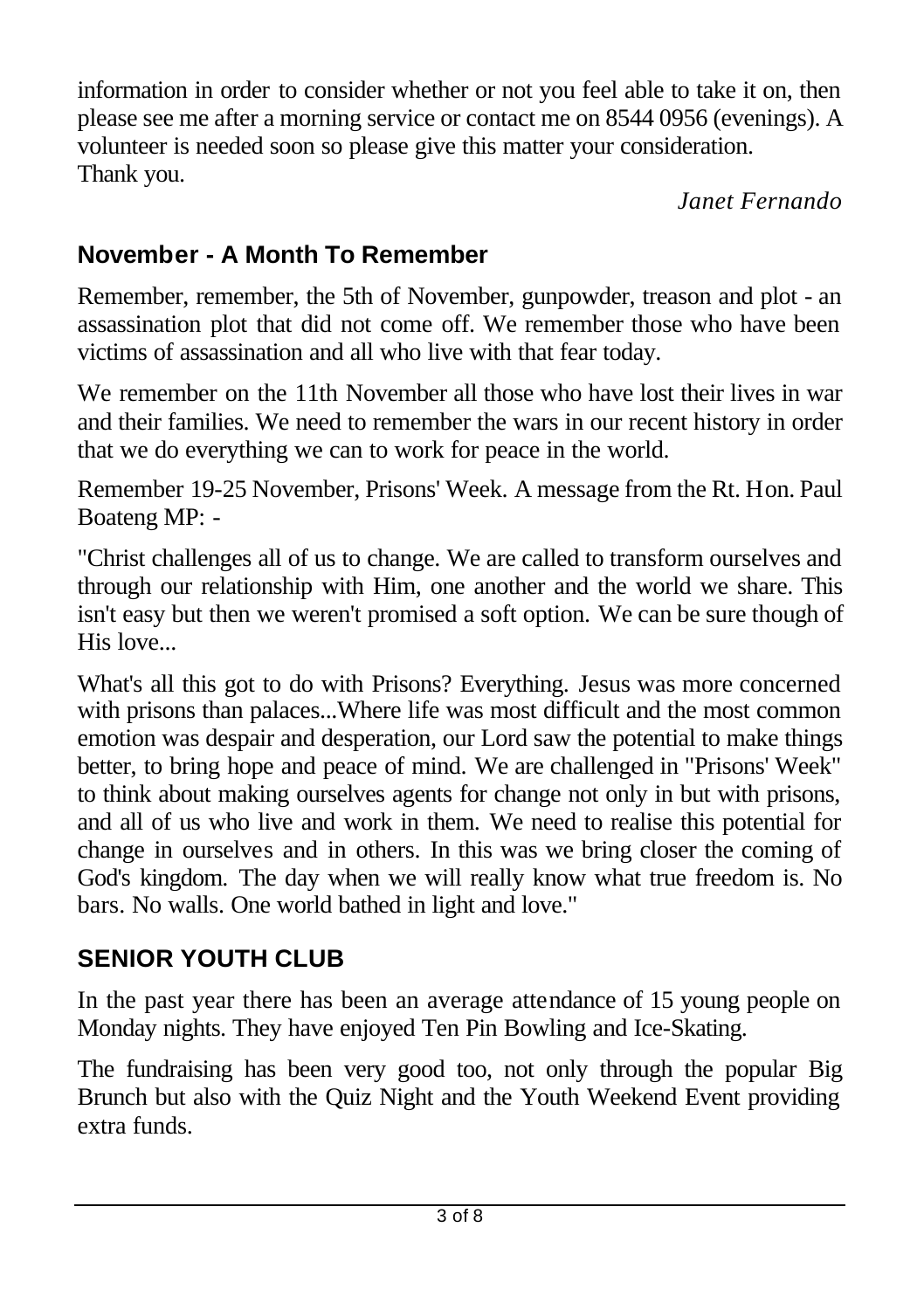In April this year members of the Club decided to Adopt A Child (under the NSPCC scheme) by each member giving an extra 10p per week. The money collected has enabled the Club to give £3.00 per month to the NSPCC, while any monies left over can be given on a six monthly basis to an international children's charity.

## **MEMORIES OF SUMMER**

Joyce, Fred and Joanne joined the church summer camp to Swanage. We were very favoured with the weather and although rain was frequently forecast, it did not arrive. We had many sunny days on the beach. Some of us tried to go walking and others, including very small children, walked for long distances. Several evenings were spent in Swanage with plenty of shops being open.

The camaraderie was great, and we received lots of help in taking Joanne to places we didn't feel able to tackle and bringing her safely home from a walk I failed to finish. Many thanks to all who were with us.

*Joyce Plant*

# **KEEP FIT! BEAT THE WINTER BLUES!**

Ladies, do you want to keep yourselves lithe and lissom but need company to encourage you to exercise? Why not join the group who enjoy their weekly Keep Fit class every Friday evening in the church hall. 7.30 to 9 p.m. You will be most welcome.

*For further information see Mary Davies (8540 8714)*

# **LIGHTFORCE INTERNATIONAL**

This year the Women's Anniversary Weekend Coffee Morning\* was in aid of the work done in Albania by LightForce.

Albania is a republic bordered by Macedonia, Montenegro, Greece, Serbia and the Adriatic coast. It is almost as large as Belgium and the land is predominantly mountainous. It has a population of 3.3 million and its capital Tirana has a population of 600,000.

In Roman times it was the province of Illyria (visited by St. Paul) and from 1486 to 1912 it was part of first the Byzantine and then the Turkish Ottoman empire. As a result it is the only European country with a predominantly Muslim religious population. Most people depend on agriculture for their livelihood but the main industries include food processing, timber, textiles and petroleum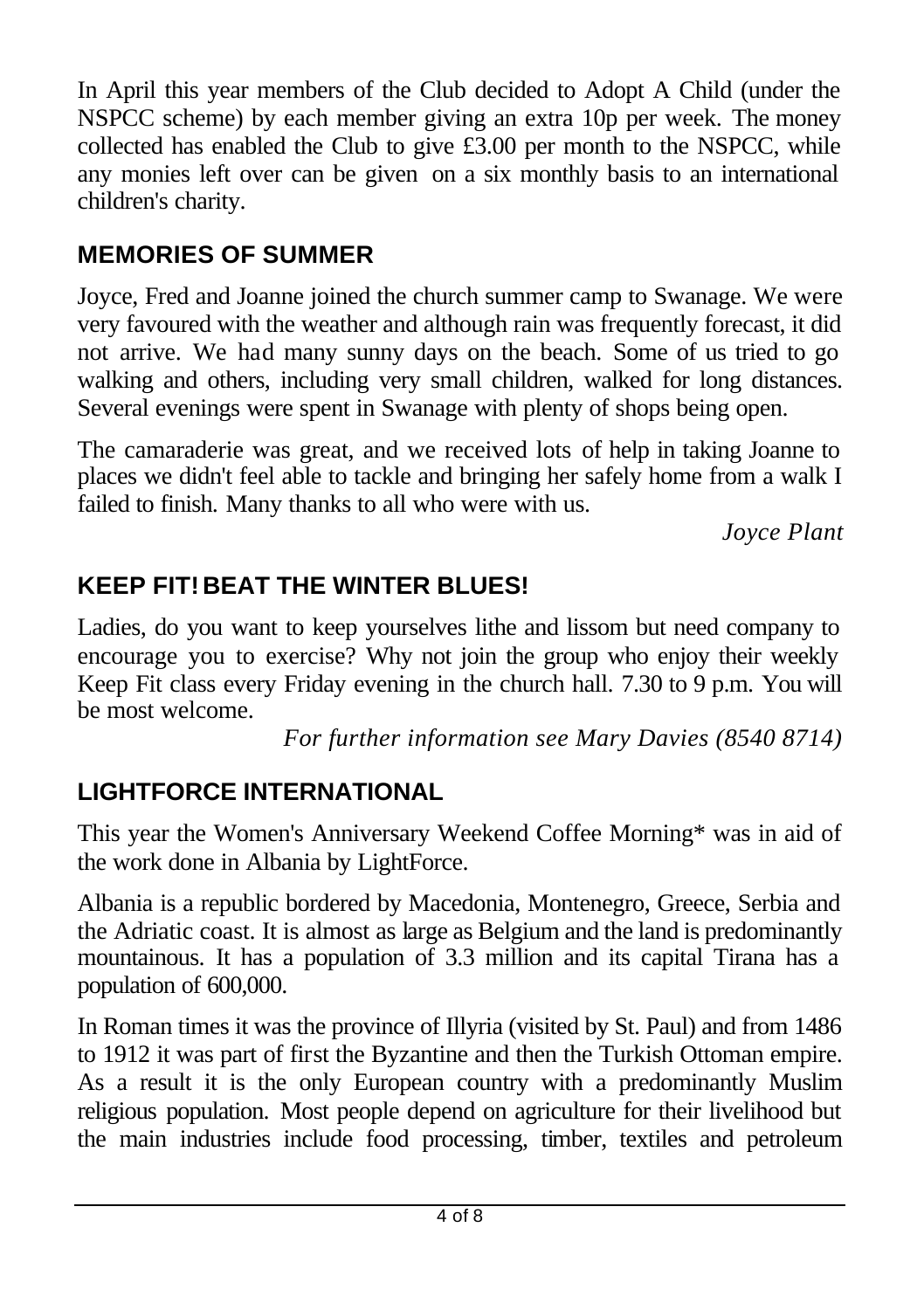refining. The people, especially in the villages, are very creative and talented in woodcraft, woven cloth, carpet-making, embroidery and lace-like cloth.

There are over 400 relief aid agencies from all over Europe and the USA working in Albania

LightForce International has worked in Eastern Europe since 1980 and began working in Albania in 1992. It has a permanent base in Ishull Lehze which includes a residential centre and warehouse from which it can distribute aid in Albania itself and transfer goods to centres in Kosova.

As well as providing food, clothing and blankets its workers have constructed and repaired homes and equipped hospitals and schools. It has centres in Northern Albania and in Kosova.

In 1999 during the Kosova conflict LightForce gave shelter to Kosovar refugees at its Base at Lehze.

Its work covers not only humanitarian aid but also development projects. These include a jeans factory, a small farm, agricultural contracting, provision of micro-credits for small business creation and community improvements (such as transport, refuse collection and beach cleaning).

It works with local churches and Christian communities in being responsible for a Missions Training School, organising camps for children and also running a Christian coffee bar.

\*The Coffee Morning raised £120

## **VISION AID OVERSEAS**

Twenty million people simply need spectacles to lead a normal life. Vision Aid Overseas is the charity dedicated to helping them. It was formed in 1985 by a group of British optometrists who had volunteered that year to work in eye camps in Tanzania. Brian Ellis (the guest speaker at our World Mission Weekend Sunday morning service last month) and his wife Maureen had been members of this group and Brian became the founder chairman of the charity which was named World Vision Overseas.It enables optometrists and dispensing opticians to give their skills and expertise to the poor and needy in developing countries.

In a Third World country the absence of a Welfare State means an ageing tailor who cannot see to thread a needle cannot work and his family starves. A pastor unable to see to read his Bible cannot lead his fellowship. A child for whom the world is a blur cannot be educated. Forty million people in the world can be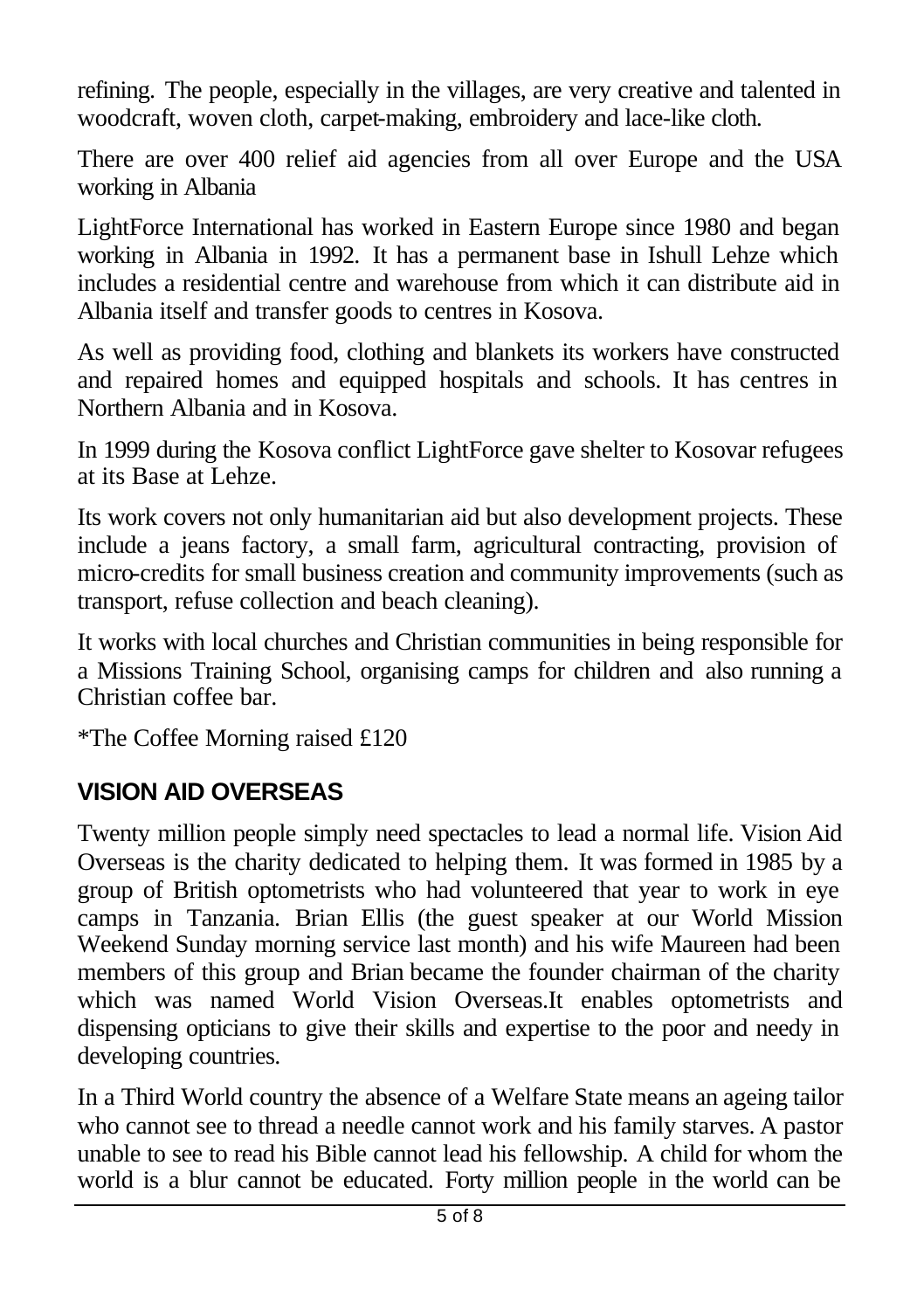classified as blind, and of those, twenty million simply need spectacles. But those vital spectacles may only be available two to three days journey away and cost the equivalent of four months salary.

Vision Aid Overseas sends out, for two week periods, teams that work from dawn to dusk in hospitals, towns and villages examining the eyes of all who come, referring surgical cases to a local surgeon and giving the necessary correct spectacles to others. Through charity shops, church, Rotary Clubs and appeals all the glasses will have been donated by their former owners in this country and many of you will already have contributed in this way. The library of spectacles will have been cleaned, adjusted and catalogued according to lens power by volunteer prisoners working in prisons throughout the UK.

In recent years Vision Aid Overseas has supplemented its eye clinics with the teaching of basic eye testing techniques to selected national nurses so that, on their departure, the provision of eye care can continue. Small workshops, often staffed by the physically disabled, have been established to provide a supply of spectacles.

# **NEW GIFT AID REGULATIONS**

We are very grateful for the efforts of those who have Covenanted their gifts in the past and, as many of you will be aware, new Gift Aid regulations came into force from the 6th April this year. These are intended to simplify the process for the return of tax to the Church from those who make payments to the Church from taxed income. The new system **replaces** Covenants, so that long-term commitment will no longer be required, i.e. the four year term of a Covenant in the past.

All that is now necessary is for a Gift Aid Declaration to be made stating that the donor is a tax payer. The declaration can be **cancelled** at any time by writing to me - as Church Treasurer and Gift Aid Secretary. You must obviously pay tax and/or capital gains tax at least equal to the tax reclaimed - if you cease to pay tax then the Declaration must be cancelled.

It is a condition of the new scheme that all donations are recorded, so that it is possible for them to be traced back by the Inland Revenue should they decide to do so. This means that the Church will need to have a complete record; e.g. giving through the envelope system, or paying by Banker's Order where the Church bank statement records the name of the donor, and the amount of the gift. This latter system would seem to be the most straight forward, and I can supply details of the Church bank account for anyone wishing to set up a Banker's Order.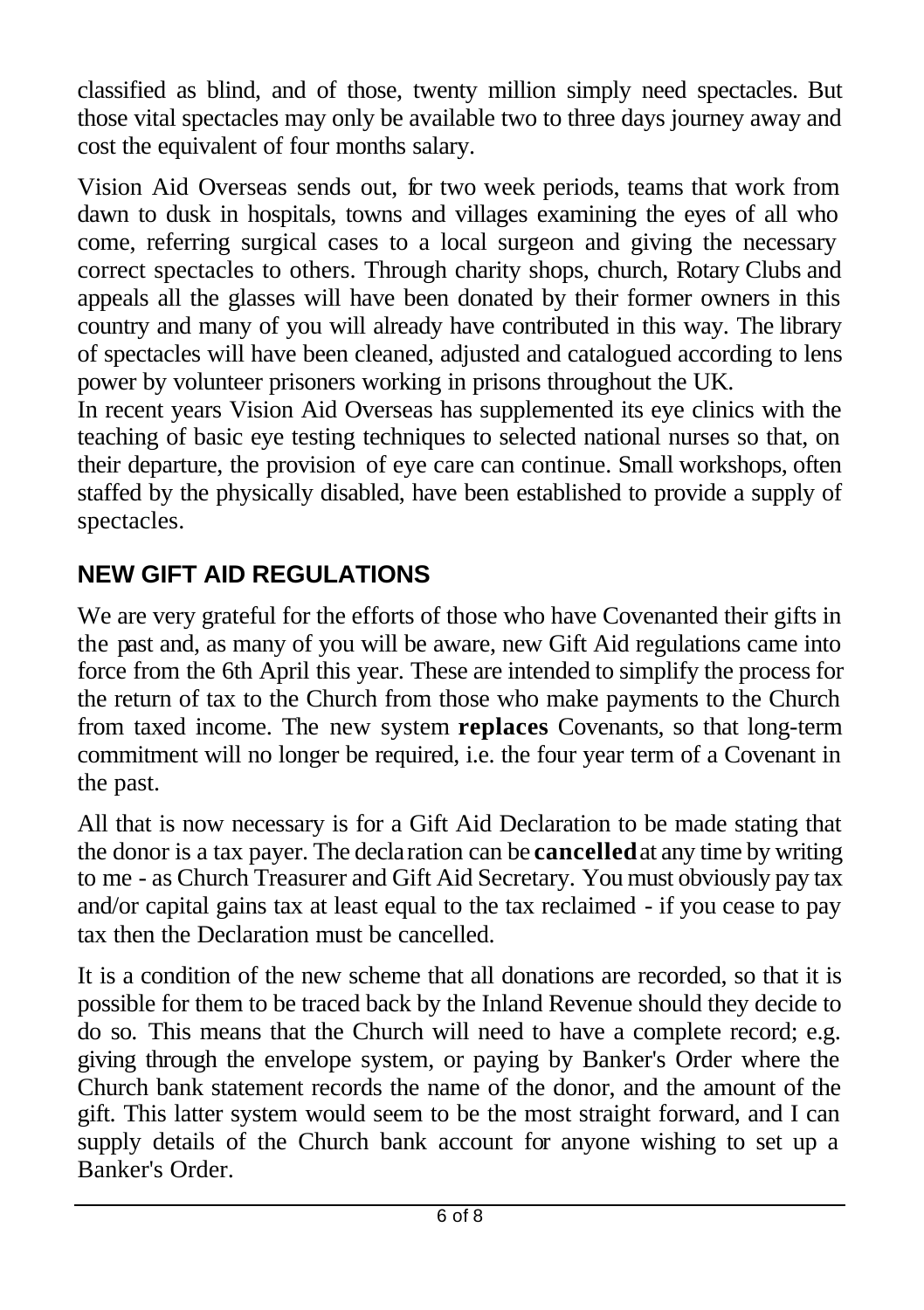It has taken some time for the Finance Board to clarify details and there are still some points which are not clear - such as does the Church Treasurer/Gift Aid Secretary (i.e. me!) need to know how much is given into the envelope system and by whom. It is also not clear what sort of record needs to be kept of those who pay their monthly Covenant sum by way of cheque. I am trying to clarify outstanding points with the Finance Board!

I will be writing shortly to those who currently have Covenants, either with the General Fund or the Building Fund, sending them a Gift Aid Declaration form the declaration part of which has to be filled in - not signed - and returned to me as soon as possible, and I would stress the "as soon as possible".

Theoretically, loose cash offerings by taxpayers should now become a thing of the past. If anyone in the congregation who pays tax and has not previously had a Covenant would like to participate in the new scheme, do not hesitate to speak with me.

I am sure that everyone will appreciate that by participating in the new scheme, if you have not previously Covenanted, then the income to the Church increases without anyone giving more - it comes from the Inland Revenue!

*John Butland*

Got any rivers to cross, you think are uncrossable? Got any mountains you can't tunnel through? God specializes in things thought impossible. He does things others can't do." O.Elizson

Items for the next issue of the Newsletter (December/January should be with the editor, Rosemary Keen, by **Sunday 12 November** at the latest.